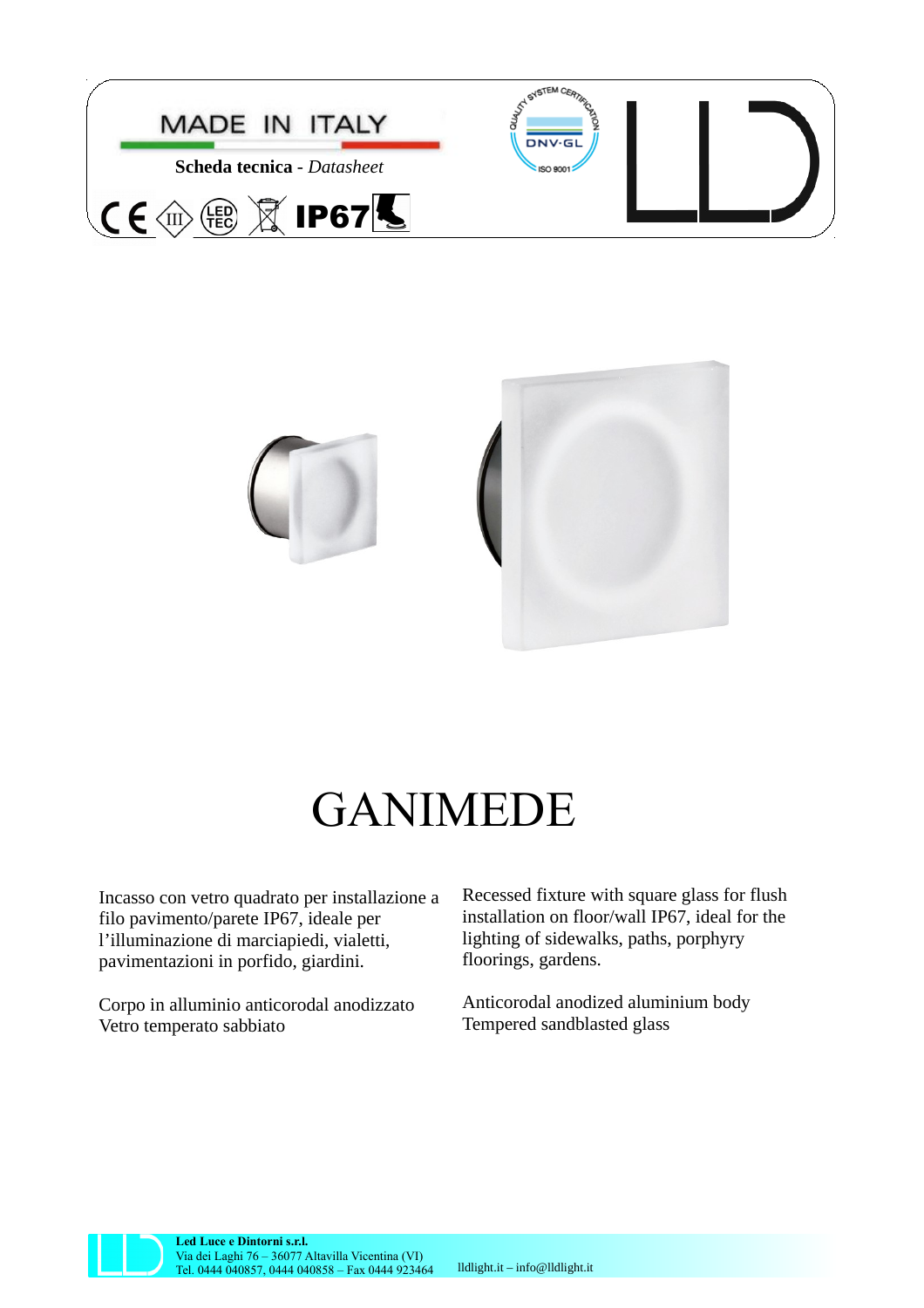

 $(EQ)$ 

 $C \in \textcircled{m}$ 

 $\widetilde{\mathbb{X}}$  IP67 $\overline{\mathbb{S}}$ 





| <b>TECHNICAL DATA</b>                                                 |                                                                    |
|-----------------------------------------------------------------------|--------------------------------------------------------------------|
| POTENZA ASSORBITA<br>Power Absorption                                 | S: 2W<br>M: 6W                                                     |
| <b>ALIMENTAZIONE</b><br>Supply Voltage                                | 24Vdc                                                              |
| <b>COLLEGAMENTO</b><br>Connection                                     | Collegamento in parallelo<br>Parallel connection                   |
| <b>DURATA MEDIA LED</b><br>Average LED life                           | 50.000h                                                            |
| <b>COLORI LED DISPONIBILI</b><br>LED colours available                | 3000K, 4000K                                                       |
| <b>CRI</b>                                                            | 80                                                                 |
| <b>FASCI DISPONIBILI</b><br>Available Lens                            | $120^\circ$                                                        |
| <b>FLUSSO LUMINOSO</b><br>Luminous Flux                               | S: 170lm (3000K), 180lm (4000K)<br>M: 660lm (3000K), 720lm (4000K) |
| <b>INSTALLAZIONE</b><br><b>Installation</b>                           | Con cassaforma non inclusa<br>With housing box not included        |
| <b>TEMPERATURA DI ESERCIZIO</b><br><b>Operating Temperature</b>       | $-10+45$ °C                                                        |
| <b>CALPESTABILE</b><br>Walk Over                                      | Si<br>Yes                                                          |
| <b>CARRABILE</b><br>Drive Over                                        | No                                                                 |
| <b>GRADO DI PROTEZIONE IP</b><br>IP rating                            | <b>IP67</b>                                                        |
| <b>CLASSE DI CONSUMO ENERGETICO</b><br><b>Energy Efficiency Class</b> | $A/A+/A++$                                                         |
| <b>CLASSE DI ISOLAMENTO</b><br><b>Insulation Class</b>                | Classe 3<br>Class 3                                                |
| <b>PROTEZIONI</b><br>Protections                                      | WP system                                                          |